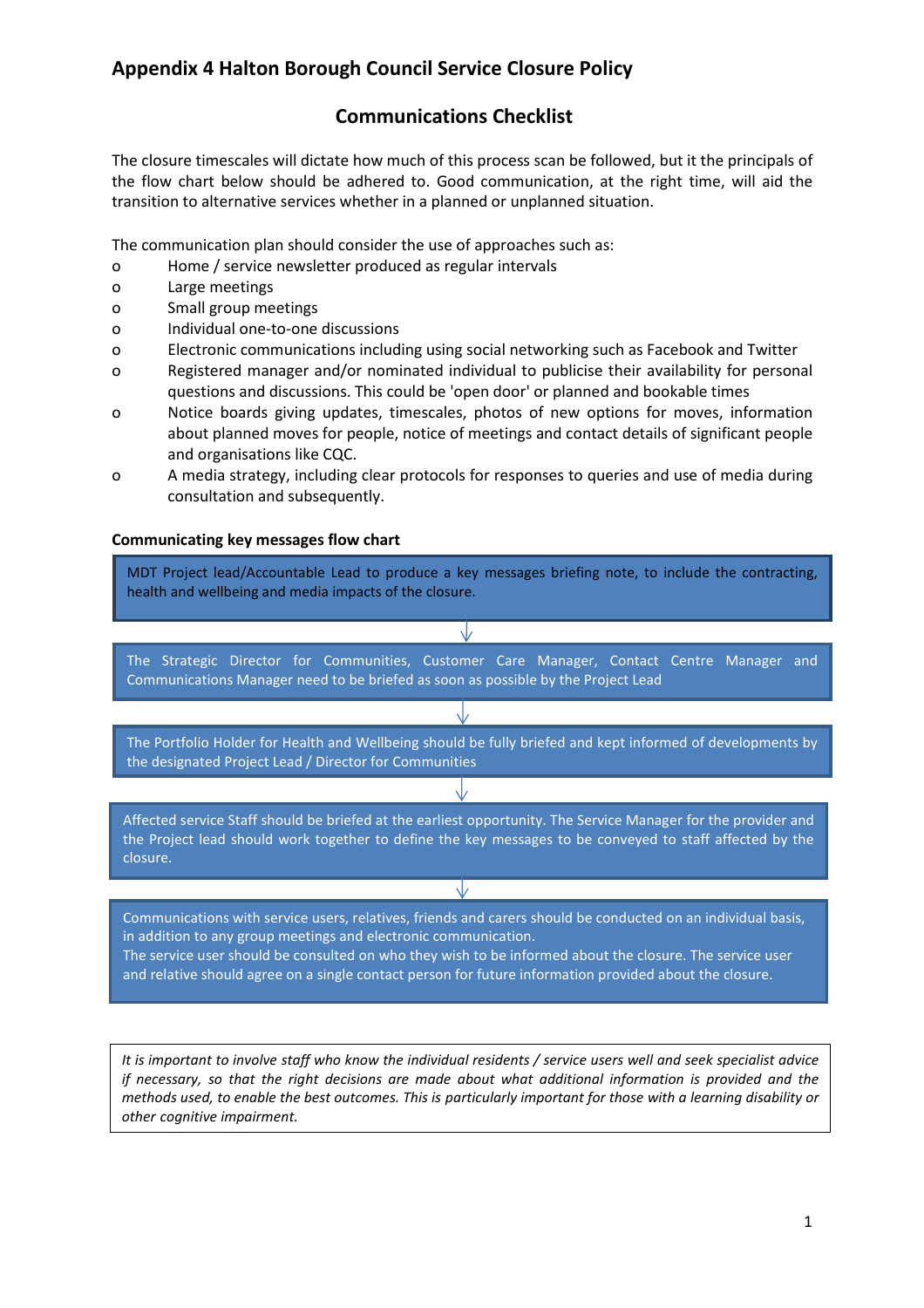# Appendix 4 Halton Borough Council Service Closure Policy

## Communications checklists

| The notification letter/verbal information to be issued to service users affected by<br>the closure should include, as a minimum, the following information:          |  |
|-----------------------------------------------------------------------------------------------------------------------------------------------------------------------|--|
| Reasons for the decision to close                                                                                                                                     |  |
| Decisions that remain to be taken (about how and when the closure will take place)<br>and what further consultations will take place, in a planned closure situation) |  |
| Process for decision making (this will need to reflect the type of owner and how they<br>make decisions)                                                              |  |
| Timescales involved                                                                                                                                                   |  |
| People's rights and how they can be exercised (in the case of the local authority<br>owner) options for appeals or representations                                    |  |
| Complaints process                                                                                                                                                    |  |
| Proposed arrangements for managing the closure                                                                                                                        |  |
| Clear detail of when specific information will be available                                                                                                           |  |
| Support that residents and families will be provided with.                                                                                                            |  |

| Where it has been agreed with the service user affected by the closure, the<br>identified family member/carer should be informed in writing. The letter should<br>include, as a minimum: |  |
|------------------------------------------------------------------------------------------------------------------------------------------------------------------------------------------|--|
| Reasons for the closure                                                                                                                                                                  |  |
| Reassurances places will be available elsewhere                                                                                                                                          |  |
| Information about vacancies                                                                                                                                                              |  |
| Steps relatives will be expected to take                                                                                                                                                 |  |
| Who will provide assistance                                                                                                                                                              |  |
| The contact person/point                                                                                                                                                                 |  |
| Messaging should be consistent, open and honest                                                                                                                                          |  |
| Regular updates are advisable                                                                                                                                                            |  |